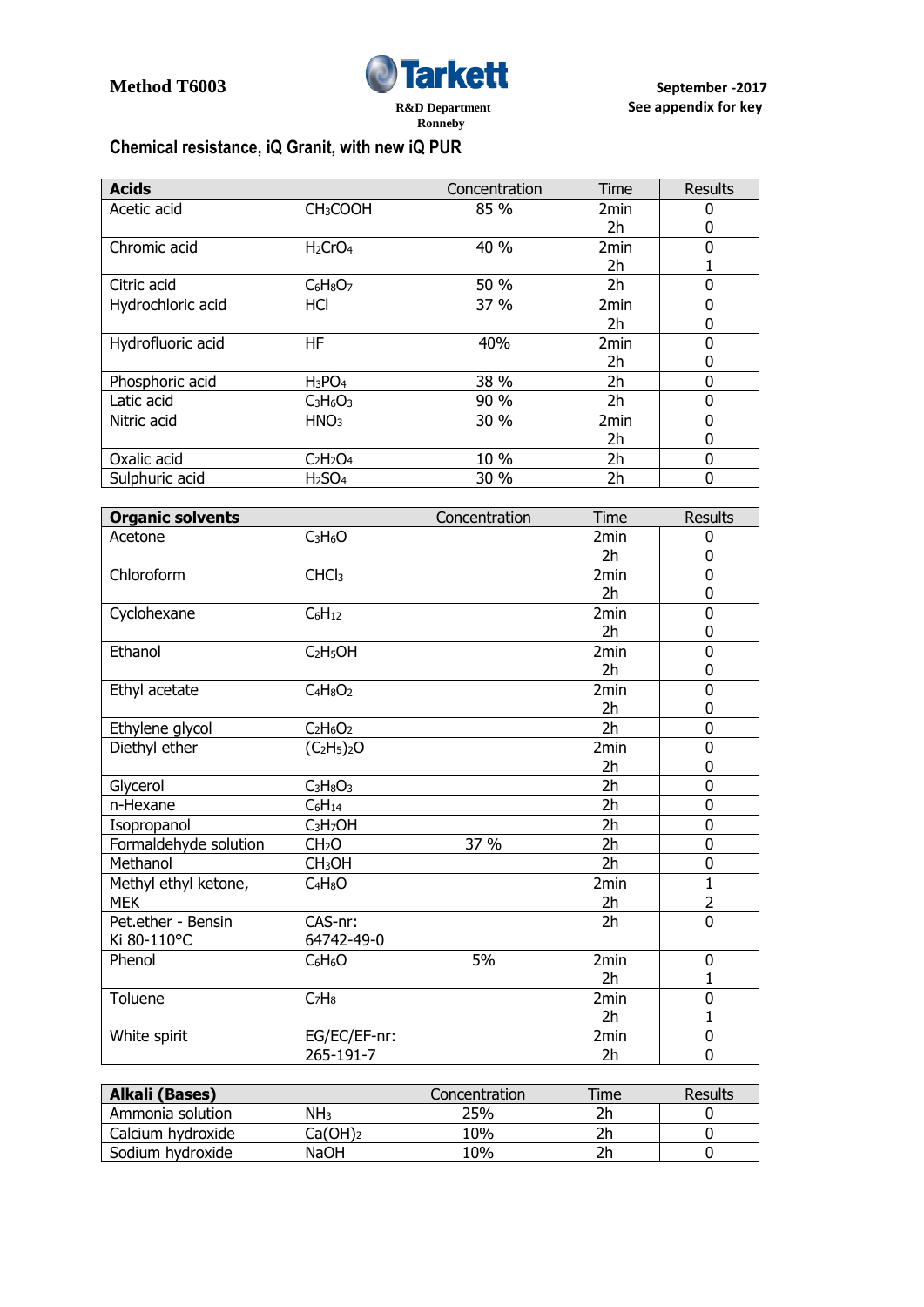

| <b>Salt solutions</b> |                                 | Concentration          | Time             | <b>Results</b> |
|-----------------------|---------------------------------|------------------------|------------------|----------------|
| Ammonium carbonate    | $(NH4)2CO3$                     | 10%                    | 2h               | 0              |
| Ammonium iron (III)   | $NH_4Fe(SO_4)_2$                | 10%                    | 2h               | 0              |
| sulphate              |                                 |                        |                  |                |
| Calcium Chloride      | CaCl <sub>2</sub>               | Satturated             | 2h               | 0              |
| Copper (II) sulphate  | CuSO <sub>4</sub>               | 10%                    | 2h               | 0              |
| Ferrous (II) chloride | FeCl <sub>2</sub>               | 10%                    | 2h               | 0              |
| Potassium iodide      | ΚI                              | 10%                    | 2h               | 0              |
| Potassium oxalate     | $K2C2O4$                        | 10%                    | 2h               | 0              |
| Potassium             | KMnO <sub>4</sub>               | 5% in H <sub>2</sub> O | 2 <sub>min</sub> | 0              |
| permanganate          |                                 |                        | 2h               | 3              |
| Silver nitrate        | AqNO <sub>3</sub>               | 2%                     | 2h               | 0              |
| Sodium carbonate      | Na <sub>2</sub> CO <sub>3</sub> | 20%                    | 2h               | 0              |
| Sodium hypochlorite   | <b>NaOCI</b>                    | 12%                    | 2h               | 0              |
| Sodium thiosulphate   | $Na2S2O3$                       | 10%                    | 2h               | 0              |

| <b>Medical chemicals</b> |    | Concentration   | Time             | <b>Results</b> |
|--------------------------|----|-----------------|------------------|----------------|
| Aniline blue             |    | 2,5% in ethanol | 2h               |                |
| Betadine skin cleanser   |    | 75 mg/ml        | 2h               |                |
| Bromcresol green         |    | 0.4%            | 2h               |                |
| Eosin                    |    | 1 % in ethanol  | 2min             |                |
|                          |    |                 | 2h               |                |
| Hibitane                 |    | 0,5%            | 2h               |                |
| Iodine                   | 12 | 1% in ethanol   | 2 <sub>min</sub> |                |
|                          |    |                 | 2h               |                |

| Disinfectants/cleaning<br>compounds |                                  | Concentration | Time           | <b>Results</b> |
|-------------------------------------|----------------------------------|---------------|----------------|----------------|
| Buraton 10F                         | Schülke<br>&Mayr                 | 10%           | 2h             | 0              |
| Citrosteril                         | Fresenius                        | Conc.         | 2h             | 0              |
| Decon-Spore 200 Plus                | <b>Veltek</b><br>Associates, Inc | 5 %           | 2h             | 0              |
| <b>Dialox</b>                       | Gambro                           | Conc.         | 2h             | 0              |
| Gevisol                             | Schülke<br>&Mayr                 | 5 %           | 2h             | 0              |
| Incidur                             | Henkel                           | 3 %           | 2h             | 0              |
| Lycetol AF                          | Schülke<br>&Mayr                 | 5 %           | 2h             | 0              |
| Melsept                             | <b>B</b> Braun                   | 5 %           | 2h             | 0              |
| Perform                             | Schülke<br>&Mayr                 | 2,5 %         | 2h             | $\overline{0}$ |
| Sekumatic                           | Henkel                           | 5 %           | 2h             | 0              |
| Sekusept Plus                       | Henkel                           | 5 %           | 2h             | 0              |
| Terralin N                          | Schülke<br>&Mayr                 | 10 %          | 2h             | 0              |
| <b>Tiutol KF</b>                    | B. Braun                         | 10 %          | 2 <sub>h</sub> | 0              |
| Virkon S                            | Sterisol AB                      | 2,5 %         | 2h             | 0              |
| <b>Incidin Plus</b>                 | Ecolab                           | 5 %           | 2h             | 0              |
| Incidin Extra N                     | Ecolab                           | 5 %           | 2h             | 0              |
| Mikrobac forte                      | <b>BODE Chemi</b>                | 5 %           | 2h             | 0              |
| Hexaguart plus                      | <b>B.</b> Braun                  | 2,5%          | 2h             | 0              |